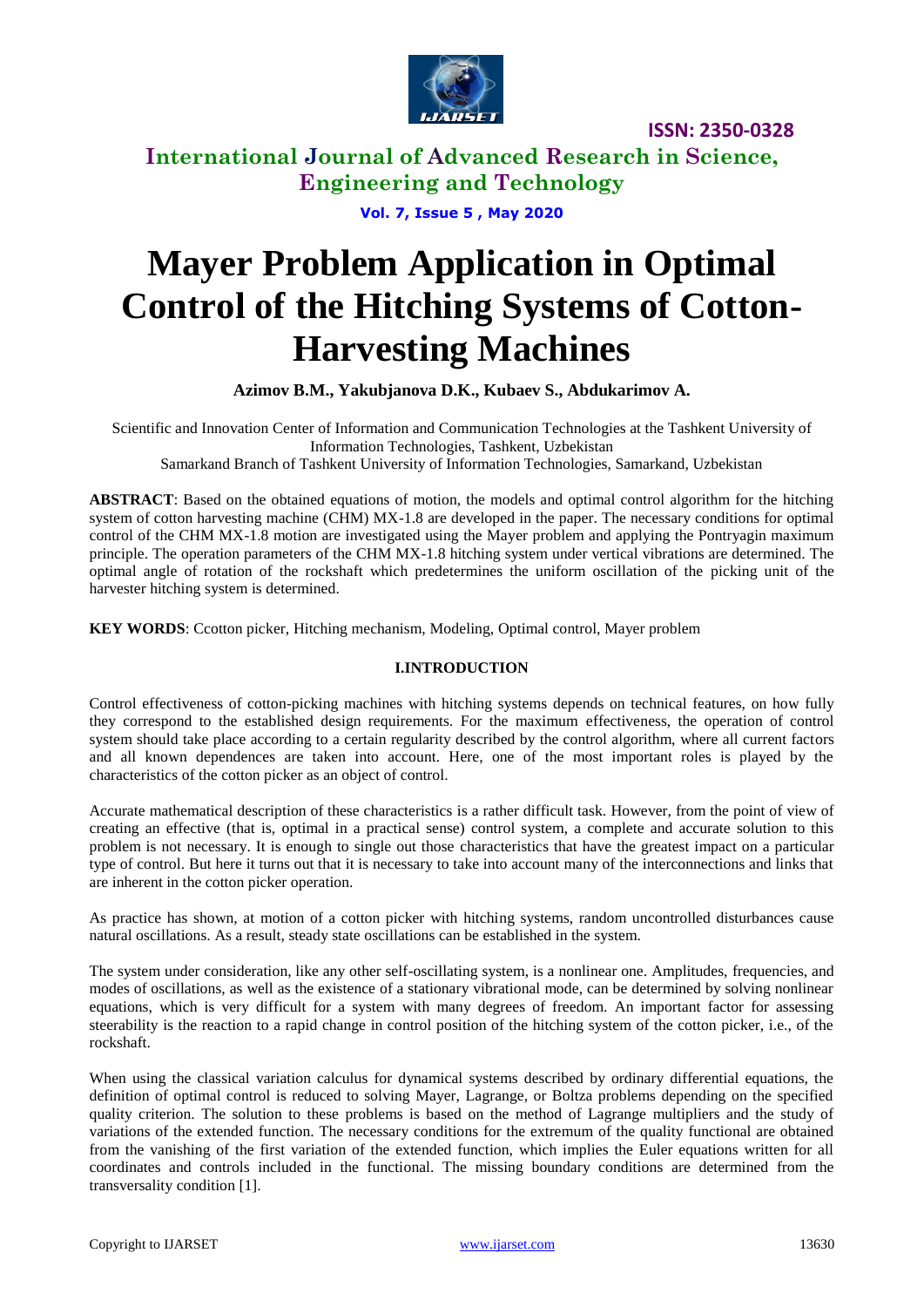

# **International Journal of Advanced Research in Science, Engineering and Technology**

## **Vol. 7, Issue 5 , May 2020**

## **II. SIGNIFICANCE OF THE SYSTEM**

The main attention in the article is paid to how the methods of mathematical modeling and optimal control are used to determine the optimal parameters of the hitching systems of cotton-harvesting machines. The study of literature survey is presented in section III, Methodology is explained in section IV, section V covers the experimental results of the study, and section VI discusses the future study and Conclusion.

### **III. LITERATURE SURVEY**

The development and improvement of the processes of information systems and technologies predetermine the principles and approaches to the formation and formalization of ever new classes of models for analysis, prediction of productivity and testing of cotton-picking machines.

In the process of research and analysis of many scientific works in the field of developing object-oriented mathematical models for evaluating their use in the operation of machine-tractor units and cotton-picking machines under various driving conditions, the corresponding features were established.

Tilloev S proposed the equation of motion for the machine assembly of cotton-picking machines and the root cultivators of cotton stalks, and obtained their analytical solutions.

Yuldashev S et al proposed well-known and new models of the productivity of cotton-picking machines, as well as the results of calculating various tractors for their productivity.

Van der Sluijs and Marinus H. J. suggested some aspects regarding the design and working process of the press wheel of agricultural machinery for planting and sowing. In addition, they presented theoretical studies of the working bodies of agricultural machinery related to rolling resistance, level of compaction and assessment of the depth of compaction achieved by the pressure wheel. They provided an analysis of the finite elements for the press wheel and support for its stability during the working process, for the normal nature of the movement of the wheel on the ground.

Mitsyn G.P. investigated and solved the problem of evaluating the control of wheeled tractors with mounted systems, consisting of a linkage mechanism with executive power cylinders, together with a hydraulic control system, which is an integral part of the wheeled tractor.

Tayanovsky G established that if the distribution coefficient of the sprung masses is close to unity, then the vibrations of the front and back parts of the core become unconnected.

Lurie Z I et al. Proposed a method for studying the dynamic modeling of the tractor's technical system - seeders, using specialized Inventor software. They studied the process of designing and modeling three different models: a dynamic model of a seeder cross-section, a dynamic model of a mechanical transmission of a seeder and a dynamic model of a tractor.

Alshaer B.J et al proposed a methodology for modeling and driving vehicles. The developed methodology for determining the trajectory takes into account the dynamics and performance characteristics of elements of vehicles of heavy construction, and also takes into account restrictions on movement. The criterion for optimizing the trajectory is based on minimizing the distance and inclination without taking into account the restrictions imposed on the vehicle and turning radius.

### **IV. METHODOLOGY**

Based on the analysis of design scheme of a cotton harvesting machine with hitching system, a generalized mathematical model of vertical vibrations of CHM MX-1.8 in the process of motion along the headland roughness of a cotton field was obtained in the form of Lagrange equations of the second kind [2-5]: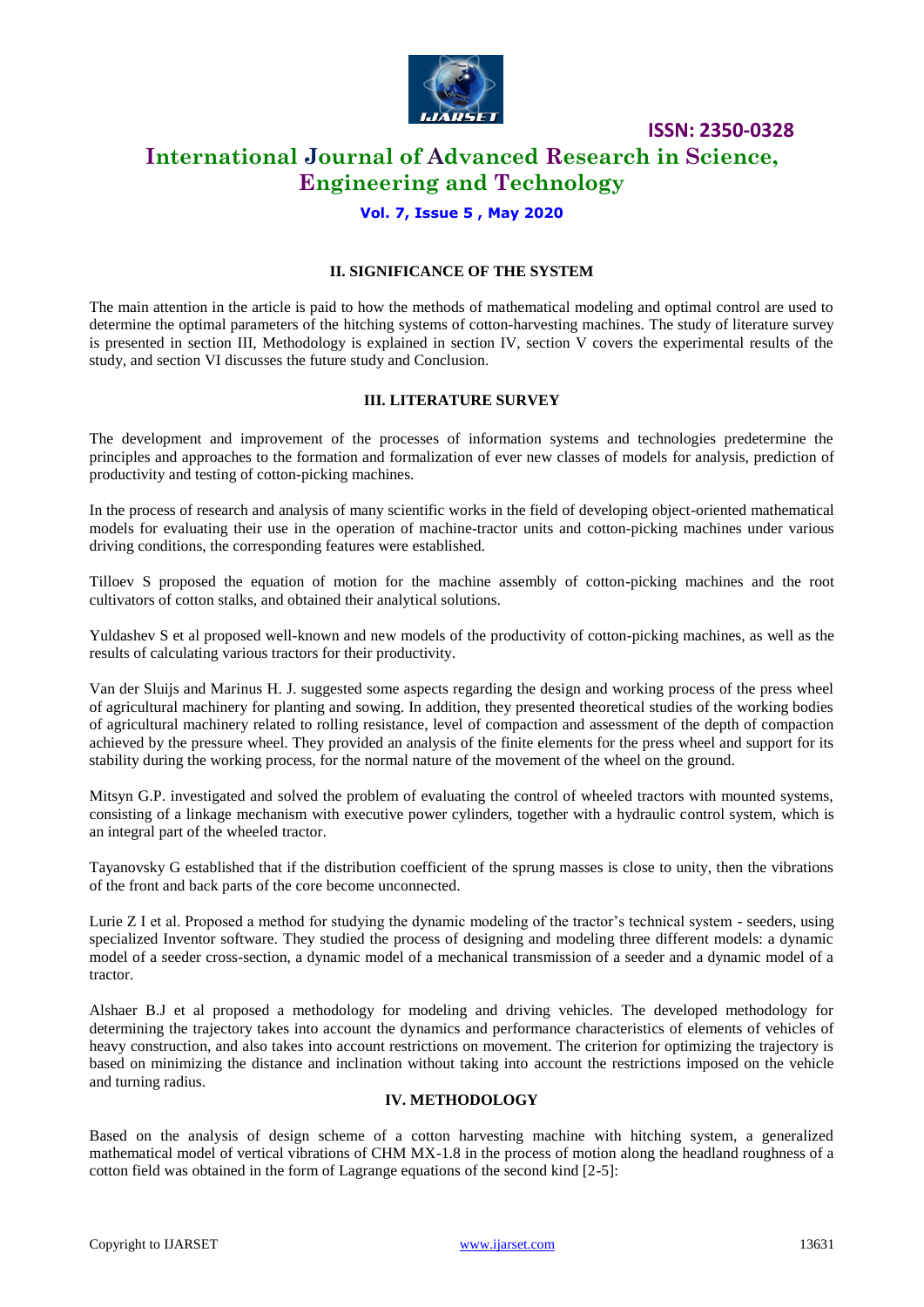

# **International Journal of Advanced Research in Science, Engineering and Technology**

**ISSN: 2350-0328**

### **Vol. 7, Issue 5 , May 2020**

$$
Vol. 7, Issue 5, May 2020
$$
\n
$$
m_{x} \ddot{y}_{x} = F_{y} - b_{1}(\dot{y}_{x} - \dot{y}_{x_{1}}) - c_{1}(y_{x} - y_{x_{1}}) - b_{2}(\dot{y}_{x} - \dot{y}_{x_{2}}) - c_{2}(y_{x} - y_{x_{2}}),
$$
\n
$$
m_{1} \ddot{y}_{x_{1}} = b_{1}(\dot{y}_{x} - \dot{y}_{x_{1}}) + c_{1}(y_{x} - y_{x_{1}}) - m_{1} \frac{2\pi^{2}V_{x_{1}}^{2}}{l_{5}^{2}} h_{n} (1 - \cos \frac{2\pi V_{x_{1}}}{l_{5}} t),
$$
\n
$$
(m_{2} - m_{3}) \ddot{y}_{x_{2}} = b_{2}(\dot{y}_{x} - \dot{y}_{x_{2}}) + c_{2}(y_{x} - y_{x_{2}}) - (m_{2} - m_{3}) \frac{2\pi^{2}V_{x_{2}}^{2}}{l_{5}^{2}} h_{n} (1 - \cos \frac{2\pi V_{x_{2}}}{l_{5}} t),
$$
\n
$$
j_{x_{1}} \ddot{\theta}_{x_{2}} = F_{x_{1}} \cdot l_{6} - b_{3}(\dot{\theta}_{x_{1}} - \dot{\theta}_{x_{2}}) - c_{3}(\phi_{x_{1}} - \phi_{x_{2}}) - l_{7} \cdot m_{a} \ddot{y}_{x_{3}},
$$
\n
$$
m_{x_{1}} \ddot{y}_{x_{1}} = \frac{j_{x_{1}} \ddot{\theta}_{x_{1}}}{l_{7} - l_{6}},
$$
\n
$$
m_{x_{1}} \ddot{y}_{x_{2}} = \frac{j_{x_{1}} \ddot{\theta}_{x_{2}}}{l_{7}},
$$
\n
$$
J(q_{0}, u(t), q(t)) = \int_{t_{0}}^{T} f^{0}(q(t), u(t), t) dt + g^{0}(q_{0}, g(T)) \rightarrow \min q_{i}(0) = q_{0}(0), \quad \dot{q}_{i}(0) = \dot{q}_{0}(0), \quad V_{i}(0) = V_{0}(0)
$$
\n
$$
q_{i}(t) = q_{0}(t), \quad \dot{q}_{i}(t) = \dot{q}_{0}(t), \quad V_{i}(t) = V_{0}(
$$

Where  $\dot{y}_M$  and  $\ddot{y}_M$  – are the linear speed and acceleration of machine;  $\dot{y}_{k_1}$  and  $\ddot{y}_{k_1}$  - are the linear speed and front wheels acceleration;  $\dot{y}_{k_2}$  and  $\ddot{y}_{k_2}$  - are the linear speed and rear wheels acceleration;  $\dot{\varphi}_{zy}$  and  $\ddot{\varphi}_{zy}$  are the rotational speed and acceleration of torsional vibrations of the hydraulic cylinder lever;  $\dot{\varphi}_{\text{ex}}$  and  $\ddot{\varphi}_{\text{ex}}$  are the rotational speed and acceleration of torsional vibrations of the rockshaft lever;  $b<sub>3</sub>$  is the coefficient of viscous resistance of the rockshaft of the hitching mechanism of the harvesting unit;  $c_3$ —is the stiffness coefficient of the rockshaft of the hitching mechanism of the harvesting unit; *m<sup>а</sup>* is the distributed mass of the harvesting apparatus; *mгц* is the distributed mass along the hydraulic cylinder;  $m_{\text{g}k}$  is the distributed mass along the rockshaft;  $F_{\text{g}k}$  is the force in the hydraulic cylinder of the harvester hitching mechanism;  $l_1$ ,  $l_2$ ,  $l_3$ , $l_4$  and  $l_5$  are the distances between supports and roughness;  $l_6$  is the lever length of the hydraulic cylinder;  $l_7$  is the lever length of the hitching mechanism of the harvester;  $j_{z}$  and  $j_a$  are the moments of inertia of the linking levers of hydraulic cylinder and the harvester hitching mechanism.

The Pontryagin maximum principle [7]was used in the study of necessary conditions for optimal control. A structure for optimal control of the guide wheels motion of cotton picker was obtained from the principle of Pontryagin maximum. To determine the auxiliary functions by a numerical method, the link system with a variation of design parameters was studied. It was determined that left and right picking mechanisms fluctuate unevenly when the machine swings vertically. The main reason for the uneven fluctuations of harvesting machines is the installation of a lever for connecting the hydraulic cylinder on the left edge, and not in the middle of the rockshaft [3-5].

In the problem to be solved, a necessary condition is the optimal, from practical point of view, evaluation of the angle of rotation of a rockshaft, which can provide the smallest fluctuations in the CHM hitching system.

The control model is described by the equation

escribed by the equation  
\n
$$
j_{z_{4}}\ddot{\varphi}_{z_{4}} = F_{z_{4}} \cdot l_{6} - b_{3}(\dot{\varphi}_{z_{4}} - \dot{\varphi}_{s_{K}}) - c_{3}(\varphi_{z_{4}} - \varphi_{s_{K}}) - l_{7} \cdot m_{a} \ddot{y}_{M} \text{ or}
$$
\n
$$
\ddot{\varphi}_{z_{4}} = j_{z_{4}}^{-1} [F_{z_{4}} \cdot l_{6} - b_{3}(\dot{\varphi}_{z_{4}} - \dot{\varphi}_{s_{K}}) - c_{3}(\varphi_{z_{4}} - \varphi_{s_{K}}) - l_{7} \cdot m_{a} \ddot{y}_{M}]
$$
\n(2)

Here  $\varphi_{\theta\kappa} = \gamma$  is the angle of rotation of the rockshaft;  $j_{\theta\kappa}$  - the moment of inertia of the linking levers of the rockshaft. To ensure the stability of the rotation angle for equation (2), the following conditions are additionally required:

$$
\dot{\varphi}_{2u}(0) = 0, \dot{\varphi}_{2u}(T) = 0, \ \varphi_{2u}(T) = \max . \tag{3}
$$

The above equation is written in normal form, for this the following notation is introduced: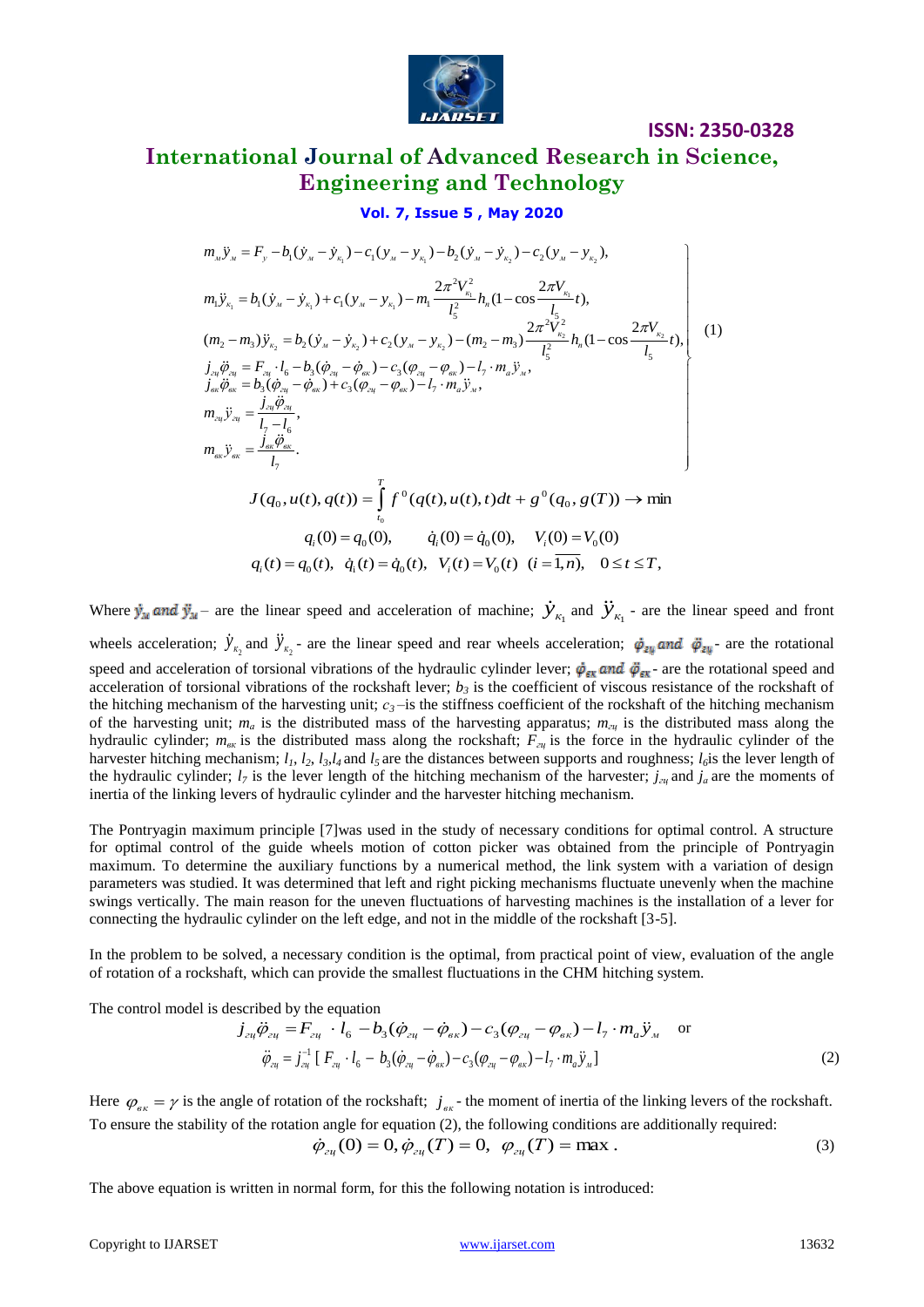

# **International Journal of Advanced Research in Science, Engineering and Technology**

# **Vol. 7, Issue 5 , May 2020**

Copyright to IJARSET [www.ijarset.com](http://www.ijarset.com/) 13633 ( ( ), ( ), ( ), ( ), ( ), ( ), ( ), ( ), ( ), ( )) 1 2 3 4 5 6 7 8 9 10 *x x t x t x t x t x t x t x t x t x t x t* ; ; ; ; ; ; ; ;

$$
x_{9} = x_{10},
$$
  
\n
$$
x_{10} = \frac{b_{3}}{j_{ex}} x_{8} - \frac{b_{3}}{j_{ex}} x_{10} + \frac{c_{3}}{j_{ex}} x_{7} - \frac{c_{3}}{j_{ex}} x_{9} - \frac{l_{7} m_{a} F_{y}}{j_{ex} m_{M}} + \frac{l_{7} m_{a} (b_{1} + b_{2})}{j_{ex} m_{M}} x_{2} + \frac{l_{7} m_{a} (c_{1} + c_{2})}{j_{ex} m_{M}} x_{1} - \frac{l_{7} m_{a} b_{1}}{j_{ex} m_{M}} x_{4} - \frac{l_{7} m_{a} c_{1}}{j_{ex} m_{M}} x_{3} - \frac{l_{7} m_{a} b_{2}}{j_{ex} m_{M}} x_{6} - \frac{l_{7} m_{a} c_{2}}{j_{ex} m_{M}} x_{5}
$$

$$
\mathbf{A} = \begin{bmatrix}\n0 & 1 & 0 & 0 & 0 & 0 & 0 & 0 & 0 & 0 & 0 \\
-\frac{C_1 + C_2}{m_M} & -\frac{b_1 + b_2}{m_M} & \frac{C_1}{m_M} & \frac{b_1}{m_M} & \frac{C_2}{m_M} & \frac{b_2}{m_M} & 0 & 0 & 0 & 0 \\
0 & 0 & 0 & 1 & 0 & 0 & 0 & 0 & 0 & 0 \\
\frac{C_1}{m_1} & \frac{b_1}{m_1} & -\frac{C_1}{m_1} & -\frac{b_1}{m_1} & 0 & 0 & 0 & 0 & 0 & 0 \\
0 & 0 & 0 & 0 & 0 & 1 & 0 & 0 & 0 & 0 \\
\frac{C_2}{m_2 - m_2} & \frac{b_2}{m_2 - m_3} & 0 & 0 & -\frac{C_2}{m_2 - m_3} & -\frac{b_2}{m_2 - m_3} & 0 & 0 & 0 & 0 \\
0 & 0 & 0 & 0 & 0 & 0 & 0 & 0 & 0 & 0 \\
\frac{1}{m_1 m_M} & \frac{1}{m_1 m_M} & \frac{1}{m_1 m_M} & \frac{-1}{m_1 m_M} & \frac{-1}{m_1 m_M} & \frac{-1}{m_1 m_M} & \frac{-1}{m_1 m_M} & \frac{-1}{m_1} & \frac{1}{m_1} & \frac{1}{m_1} & \frac{1}{m_1} \\
0 & 0 & 0 & 0 & 0 & 0 & 0 & 0 & 0 & 0 & 1 \\
\frac{1}{m_1 m_M} & \frac{1}{m_1 m_M} & \frac{1}{m_1 m_M} & \frac{-1}{m_1 m_M} & \frac{-1}{m_1 m_M} & \frac{-1}{m_1 m_M} & \frac{-1}{m_1 m_M} & \frac{-1}{m_1} & \frac{1}{m_1} & \frac{1}{m_1} & \frac{1}{m_1} \\
0 & 0 & 0 & 0 & 0 & 0 & 0 & 0 & 0 & 0 & 1 \\
\frac{1}{m_2 m_M} & \frac{1}{m_2 m_M} & \frac{-1}{m_2 m_M} & \frac{-1}{m_2 m_M} & \frac{-1}{m_2 m_M} & \frac{-1}{m_2 m_M} & \frac{-1
$$

$$
\overline{B} = (0,0,0,0,0,0,0, -\frac{b_3}{j_{\omega_i}}, 0,0)^T;
$$
\n
$$
\overline{q} = (0, \frac{F}{m_M}, 0, -\frac{2\pi^2 V_{x_1}^2}{l_5^2} h_n (1 - \cos\frac{2\pi V_{x_1}}{l_5}t), 0, -\frac{2\pi^2 V_{x_2}^2}{l_5^2} h_n (1 - \cos\frac{2\pi V_{x_2}}{l_5}t), 0, u, 0, -\frac{l_7 m_a F_y}{l_5}).
$$
\n(3)

Then problem  $(1) - (3)$  is reduced to solving the following problem:

In general form, the equation of motion of an object in vector form is:

**ISSN: 2350-0328**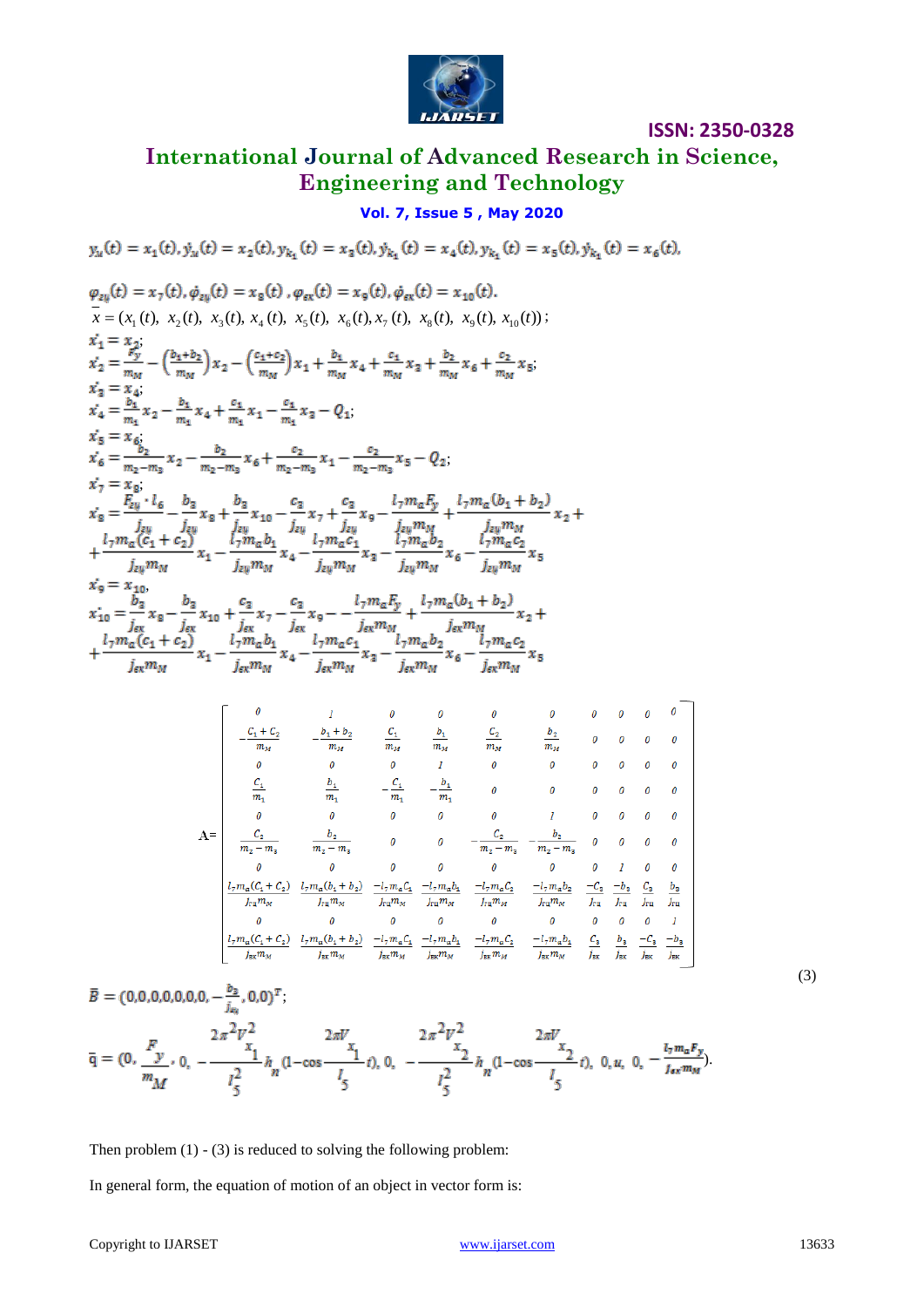

# **International Journal of Advanced Research in Science, Engineering and Technology**

## **Vol. 7, Issue 5 , May 2020**

$$
\overline{x}(t) = A\overline{x}(t) + \overline{B}u + \overline{q}
$$
\n(4)

At boundary conditions

$$
\overline{x}(0) = 0\tag{5}
$$

At control conditions

 $0 \le F_{\text{av}} \le 2225, t \in [0, T], T = 10.$ 

Quality criterion is

$$
J(u) = xg(T) \to min,
$$
\n(6)

 $\ddotsc$ 

Here  $u = F_{z\psi}$  is the set time of the turn end. It is required to choose control  $u(t)$  so that at time *T* the rotational speed of hydraulic cylinder is equal to zero, and the rotation angle is maximum. Control tasks were reduced to Mayer's problem.

To solve the Mayer problem, the Pontryagin maximum principle was used.

The Hamiltonian in a vector form is:

 $H = \psi(Ax + Bu + q)$ . (7) To compose the Pontryagin function, we introduce the following vector functions: (8)

Linked system in a vector form has the form

$$
\psi(t) = \frac{\partial H}{\partial x} = A\psi
$$

 $\overline{a}$ 

Initial conditions in a linked system are:

$$
\psi_1(T) = -\frac{\partial f}{\partial x_1(T)} = 0, \psi_6(T) = -\frac{\partial f}{\partial x_1(T)} = 0,
$$
  

$$
\psi_2(T) = -\frac{\partial f}{\partial x_2(T)} = 0, \psi_7(T) = -\frac{\partial f}{\partial x_7(T)} = 0,
$$
  

$$
\psi_2(T) = -\frac{\partial f}{\partial x_3(T)} = 0, \psi_8(T) = -\frac{\partial f}{\partial x_8(T)} = -1,
$$
  

$$
\psi_4(T) = -\frac{\partial f}{\partial x_4(T)} = 0, \psi_9(T) = -\frac{\partial f}{\partial x_9(T)} = 0,
$$
  

$$
\psi_5(T) = -\frac{\partial f}{\partial x_5(T)} = 0, \psi_{10}(T) = -\frac{\partial f}{\partial x_{10}(T)} = 0,
$$

Linked system solution

$$
\psi(t) = A\psi(t)
$$

has the form

$$
\psi(t) = c e^{At} \text{ or } \psi(t) = -e^{A(t-10)}.
$$

The maximum condition is satisfied at the ends of domain at *Fгц=0, Fгц=2225* .

At  $F_{\alpha} = 0$  we have

$$
\dot{x}=Ax+q,
$$

Copyright to IJARSET [www.ijarset.com](http://www.ijarset.com/) 213634